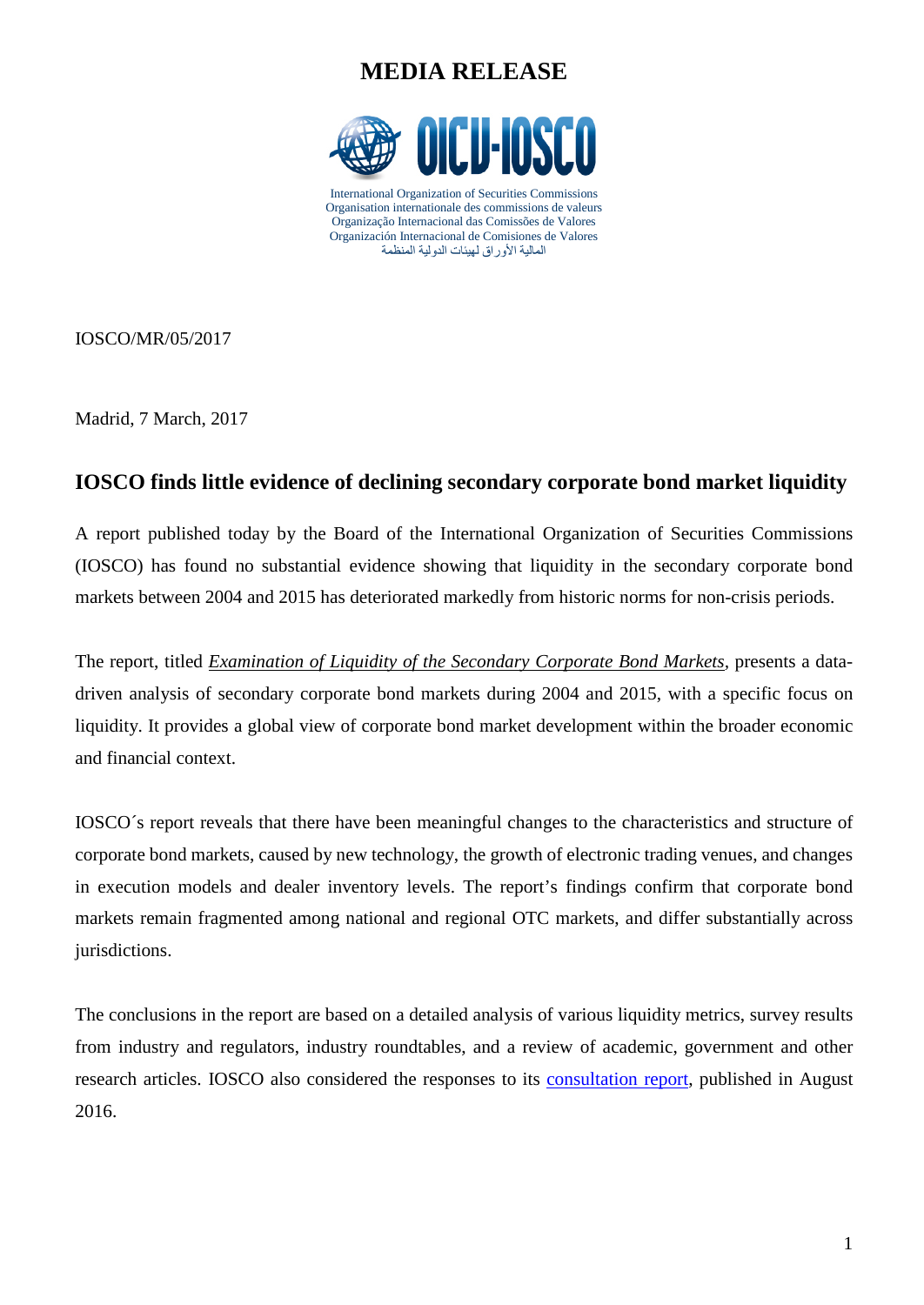## **MEDIA RELEASE**



*A dearth of useful data* 

The primary challenge facing IOSCO during its fact-finding work was a lack of useful data on the trading of corporate bonds on the secondary market in different jurisdictions, largely because most bonds are traded through decentralized, dealer-intermediated OTC markets. IOSCO found it particularly challenging to analyze information due to data gaps and differences in collection methods and the scope, quality and consistency of data across different jurisdictions.

The study also reinforced IOSCO's view that regulators should have access to timely, accurate and detailed information on secondary bond markets to be able to assess adequately changes in these markets, monitor trends in trading, and respond accordingly. This data may be obtained through various means, including regulatory reporting requirements and public transparency to facilitate analysis of the corporate bond market. For this reason, the IOSCO Board has decided to update its 2004 report on regulatory reporting and transparency in the corporate bond markets. The purpose of this project will be a detailed examination of transparency regimes and regulatory requirements in place in IOSCO member jurisdictions.

#### N**OTES TO THE EDITORS**

- 1. IOSCO is the leading international policy forum for securities regulators and is recognized as the global standard setter for securities regulation. The organization's membership regulates more than 95% of the world's securities markets in more than 115 jurisdictions and it continues to expand.
- 2. The IOSCO Board is the governing and standard-setting body of the International Organization of Securities Commissions (IOSCO), and is made up of 34 securities regulators. Ashley Alder, the Chief Executive Officer of the Securities and Futures Commission (SFC) of Hong Kong, is the Chair of the IOSCO Board. The members of the IOSCO Board are the securities regulatory authorities of Argentina, Australia, Belgium, Brazil, China, Egypt, France, Germany, Hong Kong, India, Indonesia, Ireland, Italy, Jamaica, Japan, Kenya, Malaysia, Mexico, Nigeria, Ontario, Pakistan, Peru, Quebec, Saudi Arabia, Singapore, South Korea, Spain, Sweden, Switzerland, the Netherlands, Turkey, the United Kingdom, and the United States of America.